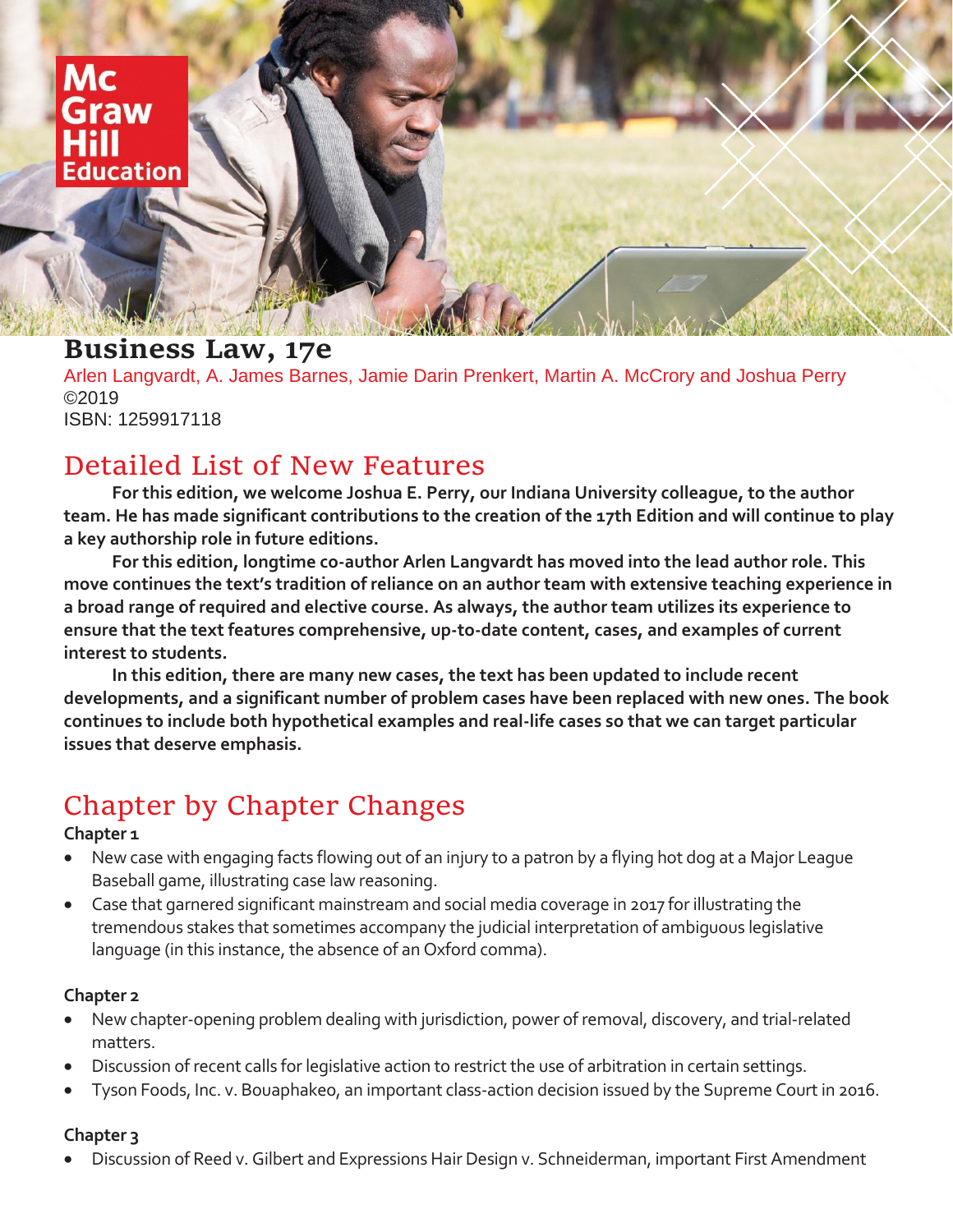decisions handed down by the Supreme Court in 2015 and 2017, respectively.

- Discussion of the government speech doctrine.
- Matal v. Tam, the 2017 decision in which the Supreme Court struck down, for First Amendment reasons, the federal statutory provision that allowed the U.S. Patent & Trademark Office to bar a trademark from registered status if the trademark was disparaging to individuals or groups.
- Obergefell v. Hodges, the landmark 2015 decision in which the Supreme Court invoked due process and equal protection principles in holding that same-sex couples cannot be denied the fundamental right of marriage.
- Updated discussion of affirmative action issues in light of Fisher v. University of Texas, decided by the Supreme Court in 2016.

# **Chapter 4**

- Revised discussion of all ethical theories, including addition of virtue theory and exploration of profit maximization in the context of shareholder theory.
- Revised discussion of what it means to "lead ethically."
- Chapter 5
- Shaw v. United States, a 2017 Supreme Court decision dealing with criminal intent and with the importance of focusing on the particular elements required by a criminal statute.
- Discussion of Utah v. Strieff, a 2016 Supreme Court decision illustrating the Court's tendency to narrow the application of the exclusionary rule.
- RJR Nabisco, Inc. v. European Community, a 2016 decision in which the Supreme Court held that RICO's substantive provisions have some extra-territorial application but that the statute's civil damages remedy for private plaintiffs does not apply extra-territorially.

# **Chapter 6**

- New chapter-opening problem that picks up on the facts in the chapter-opening problem in Chapter 2 and goes on to address tort issues.
- Updated Figure 2 that discusses the O'Bannon decision and the reactions of some colleges and universities.
- New case dealing with battery and with the application of a shopkeepers' statute to protect a store against false imprisonment liability to a suspected shoplifter.
- 2016 Oregon Supreme Court decision dealing with whether statements in an online review were actionable false statements of supposed fact for purposes of a defamation claim or whether the statements were, instead, protected opinion.
- New case dealing with damages in nuisance cases.

# **Chapter 7**

- New case dealing with whether employers whose employees are exposed to asbestos in their work have a duty to take reasonable steps to lessen that likelihood that members of those employees' households are exposed to asbestos when the employees go home.
- New case dealing with whether negligence per se can apply when the defendant violated a local housing code rather than a state or federal statute.
- New case dealing with the bystander variety of claims for negligent infliction of emotional distress.
- New case dealing with whether an otherwise lawful fireworks display is an abnormally dangerous activity to which strict liability should attach.

# **Chapter 8**

• Impression Products, Inc. v. Lexmark International, a 2017 Supreme Court decision dealing with whether the exhaustion doctrine applies when the first sale of an item covered by a patent occurred outside the United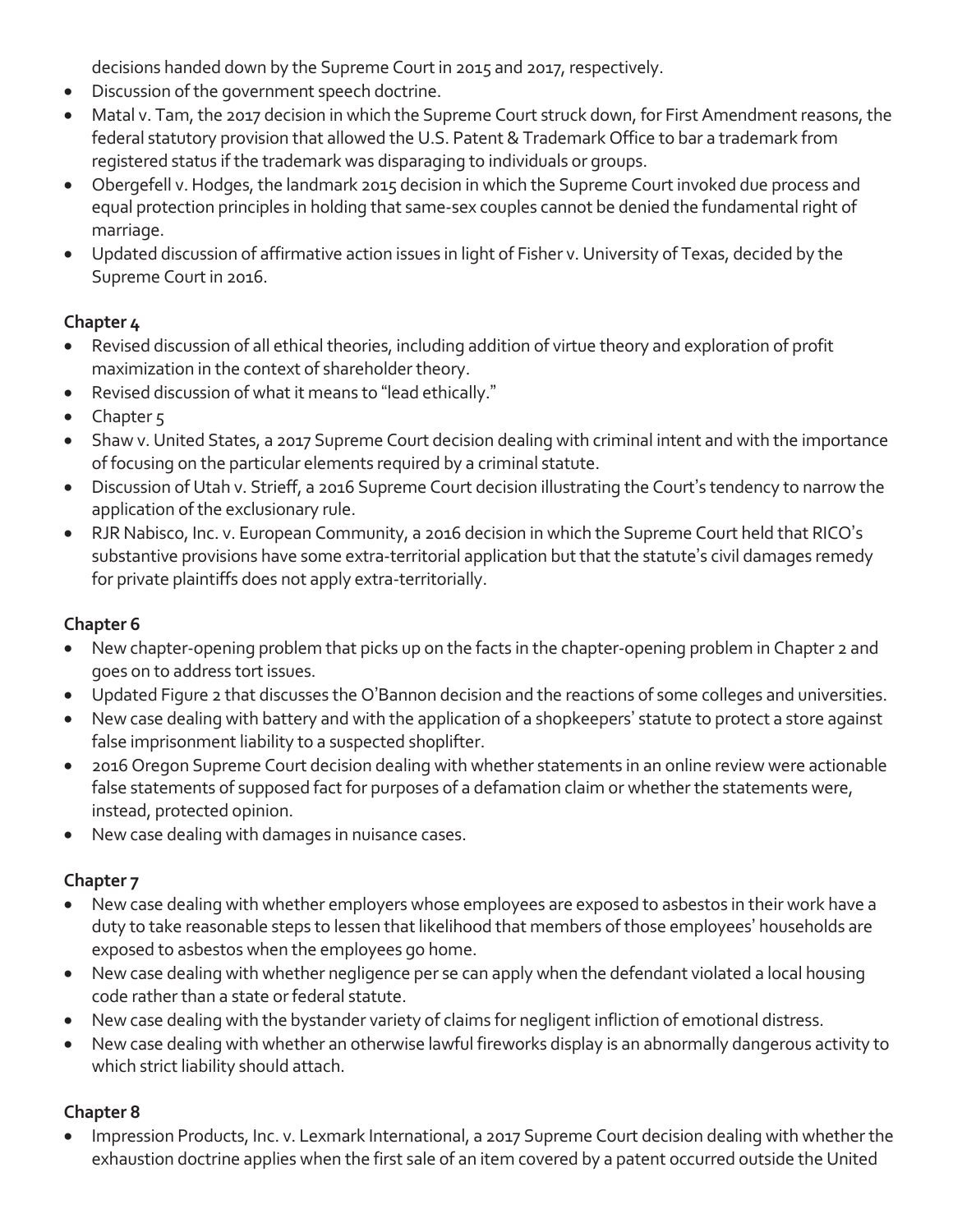States.

- Discussion of other recent Supreme Court decisions on patent issues.
- Star Athletica, LLC v. Varsity Brands, Inc., a 2017 decision in which the Supreme Court held that designs incorporated into items of clothing may be copyrightable pictorial or graphic works if the designs are separable from the non-copyrightable useful articles (the items of clothing).
- Discussion of Matal v. Tam, the 2017 Supreme Court decision in which the Supreme Court struck down, for First Amendment reasons, a statutory provision that allowed the U.S. Patent and Trademark Office to refuse to register—or cancel the registration of—a trademark was disparaging to individuals or groups. (The case is included in Chapter 3.)
- Discussion of Matal v. Tam's apparently controlling legal effect regarding recent years' controversy over whether the Washington Redskins trademark should continue to hold registered status.
- Discussion of the Defend Trade Secrets Act, which Congress enacted in 2016.
- POM Wonderful LLC v. Coca-Cola Co., in which the Supreme Court held that the Food and Drug Administration's regulatory oversight over certain product labels did not preclude a private party's Lanham Act § 43(a) lawsuit regarding supposed false advertising on the label of the defendant's product.

# **Chapter 9**

- New case to show how contracts can be based on the context of the interactions of the parties as much as their writings.
- Promissory estoppel case based on a literal life-and-death situation.

# **Chapter 10**

- Case applying the modern common law standard of definiteness for offers.
- Arising in the context of the terms and conditions for a ride-sharing app, a case that explores which terms in an offer can ultimately bind an offeree.
- Replacing the District Court opinion in Kolodziej v. Mason with the opinion of the Circuit Court of Appeals, which more concisely discusses what constitutes a reward offer.

# **Chapter 11**

- Case on the objective standard of intent to accept in the context of an Internet commerce dispute.
- Case to illustrate that the traditional mirror image rule still is applied in common law settings.
- A revised UCC § 2-207 flowchart, which accounts for the majority rules in situations not explicitly covered in the language of the Code.

# **Chapter 12**

- Franchise Holding II LLC v. Huntington Restaurants Group, Inc., an earlier version of which was included in the 16th Edition to illustrate the typical judicial approach to concerns about adequacy of consideration, is updated with a subsequent opinion from the proceedings, a clearer statement of the facts, and a more concise treatment of the adequacy issue.
- New cases to illustrate bargained-for exchange and the common law approach to contract modification.

# **Chapter 13**

• New cases dealing with unilateral mistake and duress.

# **Chapter 14**

• New case dealing with whether a parent can bind a minor child to a pre-injury liability waiver.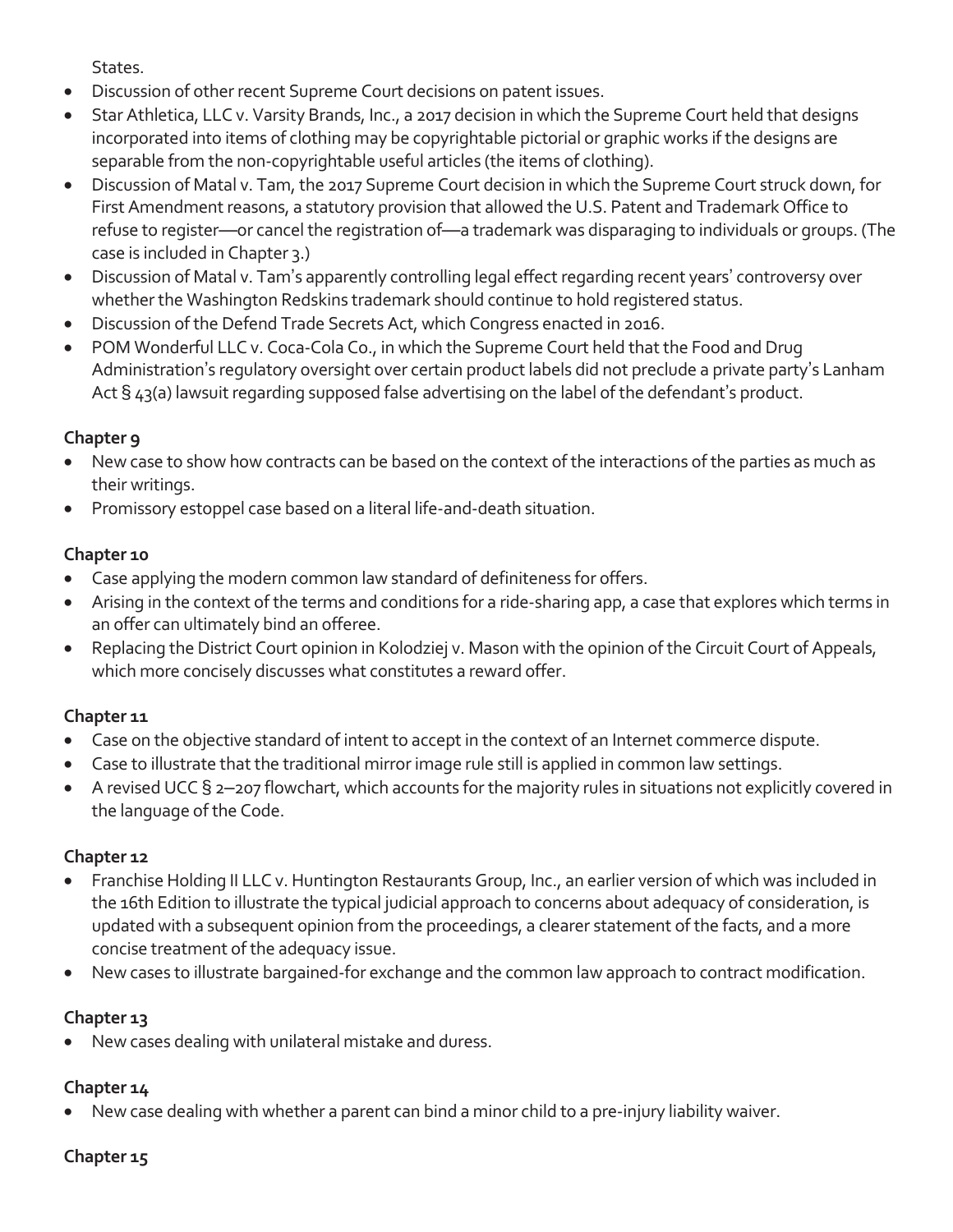• New case exploring substantive unconscionability in the context of an Uber driver agreement.

### **Chapter 16**

- New case analyzing the statute of frauds in the context of a winning lottery ticket, promises to share the proceeds, and love gone wrong.
- New case exploring the parole evidence rule's application to verbal promises to fund an international student's three-year scholarship.

#### **Chapter 17**

- New case dealing with anti-assignment clauses under the UCC.
- New case dealing with limitations on third-party-beneficiary status for members of the public.

#### **Chapter 18**

- New case illustrating the creation and effect of a condition precedent.
- New case starring famous boxing promoter Don King and featuring an unsuccessful claim of impossibility.

#### **Chapter 19**

• New case dealing with whether a merchant could transfer voidable title to a subsequent buyer in the ordinary course of business.

#### **Chapter 20**

- New case dealing with the alternative tests used by courts in breach of implied warranty of merchantability cases involving food.
- New case dealing with negligent design issues in litigation involving motor vehicles and with the disagreement among courts over whether to recognize the crashworthiness doctrine in such cases.
- New case dealing with whether a limited remedy that called for repair or replacement failed of its essential purpose, thus entitling the plaintiff to obtain damages from the defendant in a breach of express warranty case.

#### **Chapter 21**

• New case dealing with considerations involved in determining whether a buyer acted reasonably to revoke acceptance.

#### **Chapter 22**

• New case regarding the enforceability of an attempted limitation of remedies.

#### **Chapter 23**

• New case in which the court concluded that money secreted in the wall of a home belonged to the estate of the person who had placed the money there, rather than to the current owner of the home.

### **Chapter 24**

- New case illustrating partition issues involved in a joint tenancy.
- New case dealing with an easement by necessity.

- New case exploring what constitutes a disfavored exculpatory clause in a lease.
- New case dealing with abandonment of a lease and its effect on the duty to mitigate damages.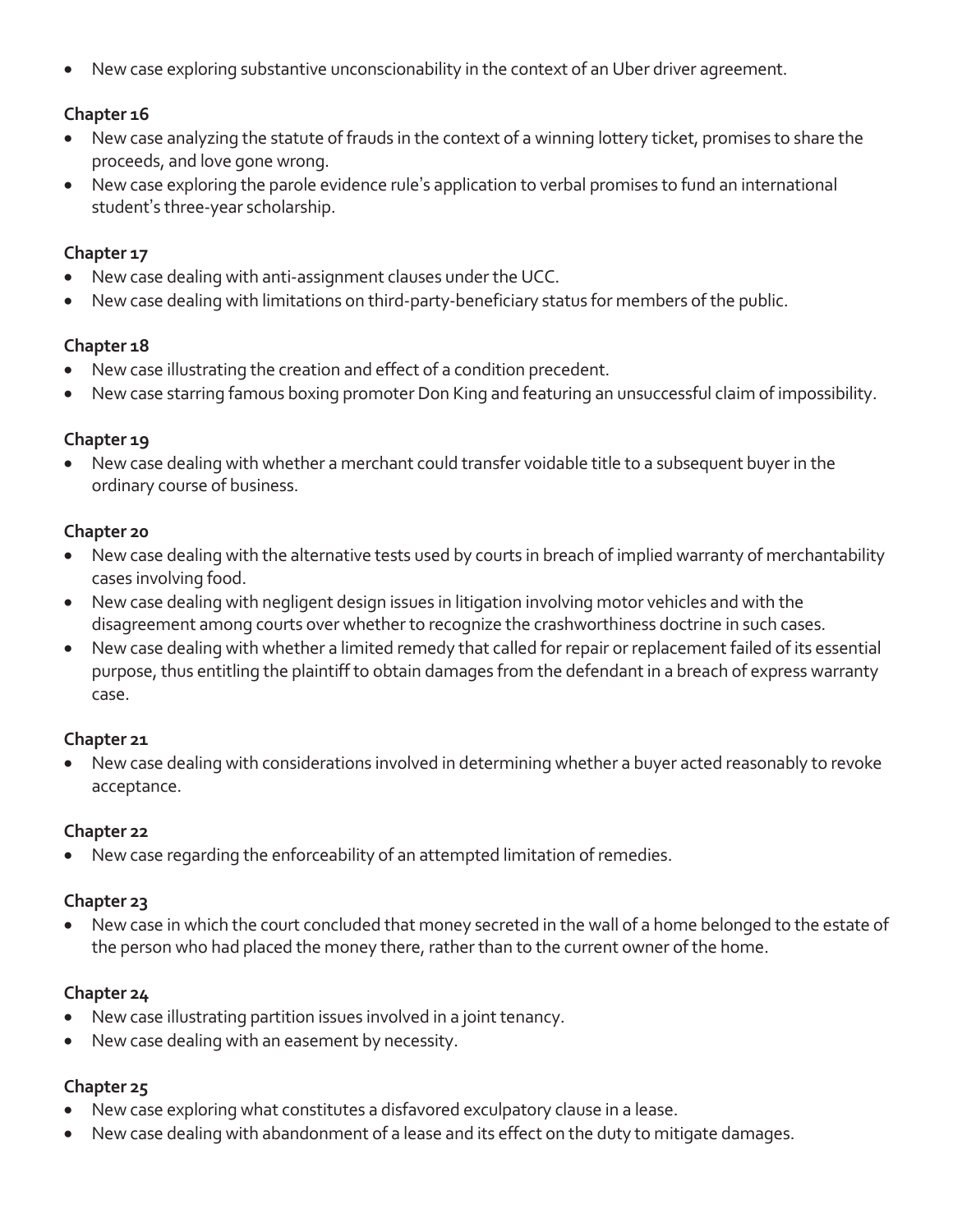# **Chapter 26**

• New case illustrating the rule regarding testamentary capacity.

# **Chapter 27**

- Updated Figure 1 and updated Ethics in Action box, with each addressing issues regarding the fate of the Affordable Care Act.
- New cases dealing with the scope and effect of exclusion clauses in property insurance and liability insurance policies.

# **Chapter 28**

• New case in which a lienholder was held liable for damages to the owner of a vehicle sold at auction to satisfy the lien, where the lien was unlawful because the lienholder sought to include, within the lien, charges that a controlling statute did not authorize for inclusion.

# **Chapter 29**

• New case dealing with whether information that appeared on a sales ticket met the requirements for a security agreement.

# **Chapter 31**

• New case in which the court held that a promissory note that evidenced a revolving line of credit extended to the borrower was not a negotiable instrument.

# **Chapter 32**

• New case in which the court held that one who took a postdated check did so in good faith and could qualify as a holder in due course.

# **Chapter 33**

- New case dealing with the obligation of a party who signs a note as an accommodation maker.
- New case in which an individual deposited check containing false endorsements to a corporate account and was held liable for breach of the transfer warranties he made in depositing the checks.

# **Chapter 34**

- New case in which a bank was held liable for cashing eight checks that contained forged drawer's signatures and then charged them against the customer's account.
- New case in which the court concluded that a "void after 90 days" notation on a check was not the legal equivalent of a stop-payment order.
- New case in which a dozen NFL players failed in their attempt to recover losses sustained when their agent diverted funds from checking accounts maintained in their names because the players failed to provide timely notice to the bank where the accounts were held.
- Revised text material on electronic transfers**.**

- Updated discussion of fiduciary duty to help emphasize the extent of commitment associated with being a fiduciary.
- Updated discussion clarifying and delimiting an agent's apparent authority.
- New case discussing how the duty of nondisclosure and confidentiality continues after the agency ends.
- New case discussing whether a principal is liable under actual and apparent authority for an assault upon a third party by a terminated employee.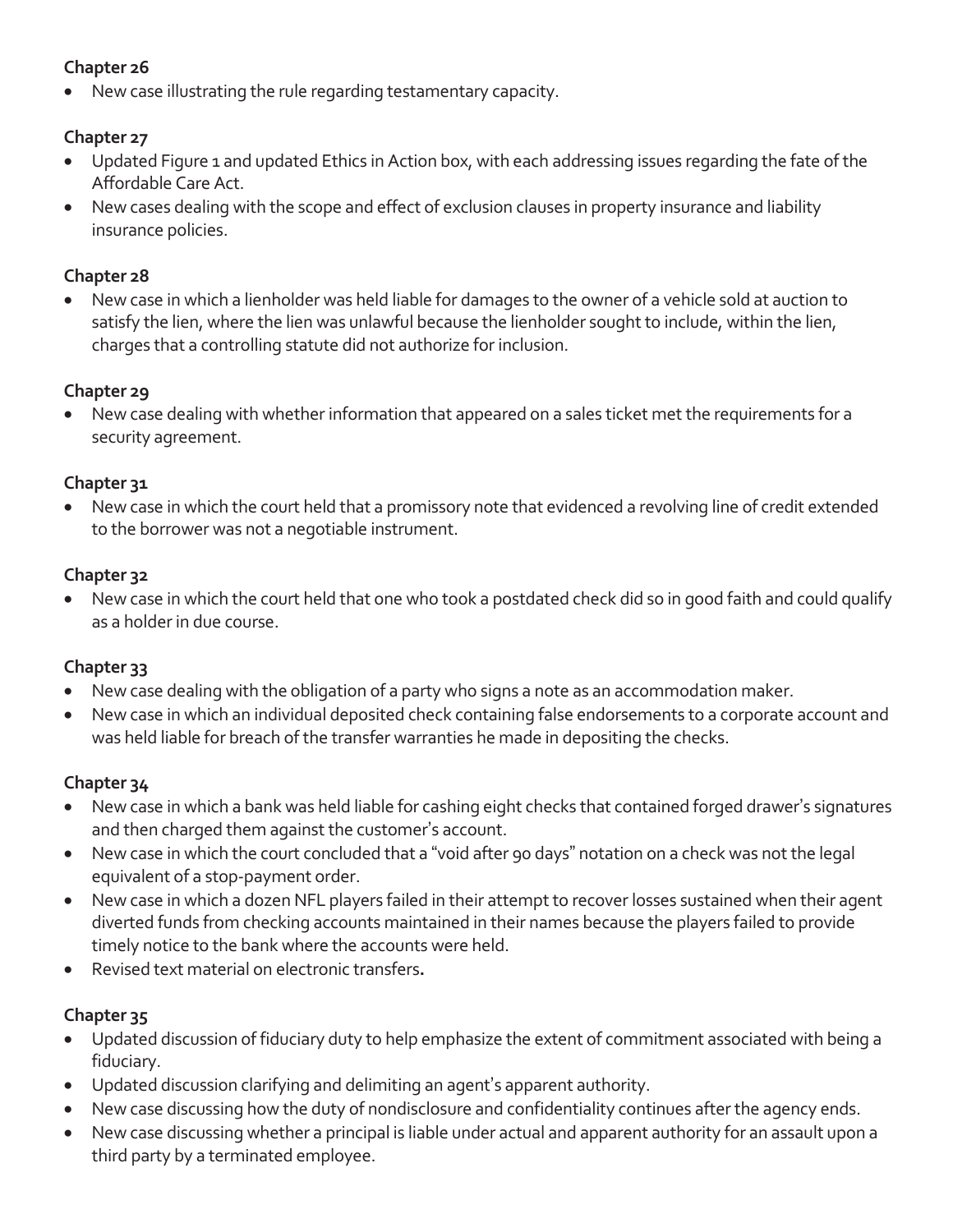# **Chapter 36**

- New case discussing the breach of an implied warranty of authority by a corporate president.
- New case involving respondeat superior and direct liability.

### **Chapter 37**

• New case in which the court found that a business involved in a large broadband infrastructure construction project was not a purported partner with another company despite federal documentation and a website where the companies referred to themselves as partners.

## **Chapter 38**

• New case involving an interpretation of a partnership agreement to determine whether active partners were entitled to compensation absent the agreement of the passive partners**.**

### **Chapter 39**

• New case involving dissociation of partner and dissolution of partnership without the benefit of a partnership agreement.

#### **Chapter 40**

• New case demonstrating the importance of an LLC operating agreement in determining whether the majority of the company's members could continue the business after dissolution.

### **Chapter 41**

• New case dealing with a corporation's discussion of "doing business" in a state and the prohibition of a lawsuit prior to acquisition of a certificate of authority.

### **Chapter 42**

• New case in which the court discusses the definition of promoter and discusses promoter liability relative to the adoption of pre-incorporation contracts.

### **Chapter 43**

• New case dealing with the business judgment rule relative to a merger, as well as voting rights, good faith, and fiduciary duty.

### **Chapter 44**

- New case describing the limits of a shareholder's right of inspection vis-à-vis the intended use of the information once gathered.
- New case in which the federal circuit court discusses the right of minority shareholders to sue majority shareholders in regard to a "freeze-out" merger.

### **Chapter 45**

• New federal circuit case involving the application of the family resemblance test to determine whether a promissory note is a security within the meaning of federal securities law.

- New case discussing the elements of negligence as they apply to a financial audit.
- New federal circuit case discussing the primary intent rule and the liability of a major accounting firm to third parties.